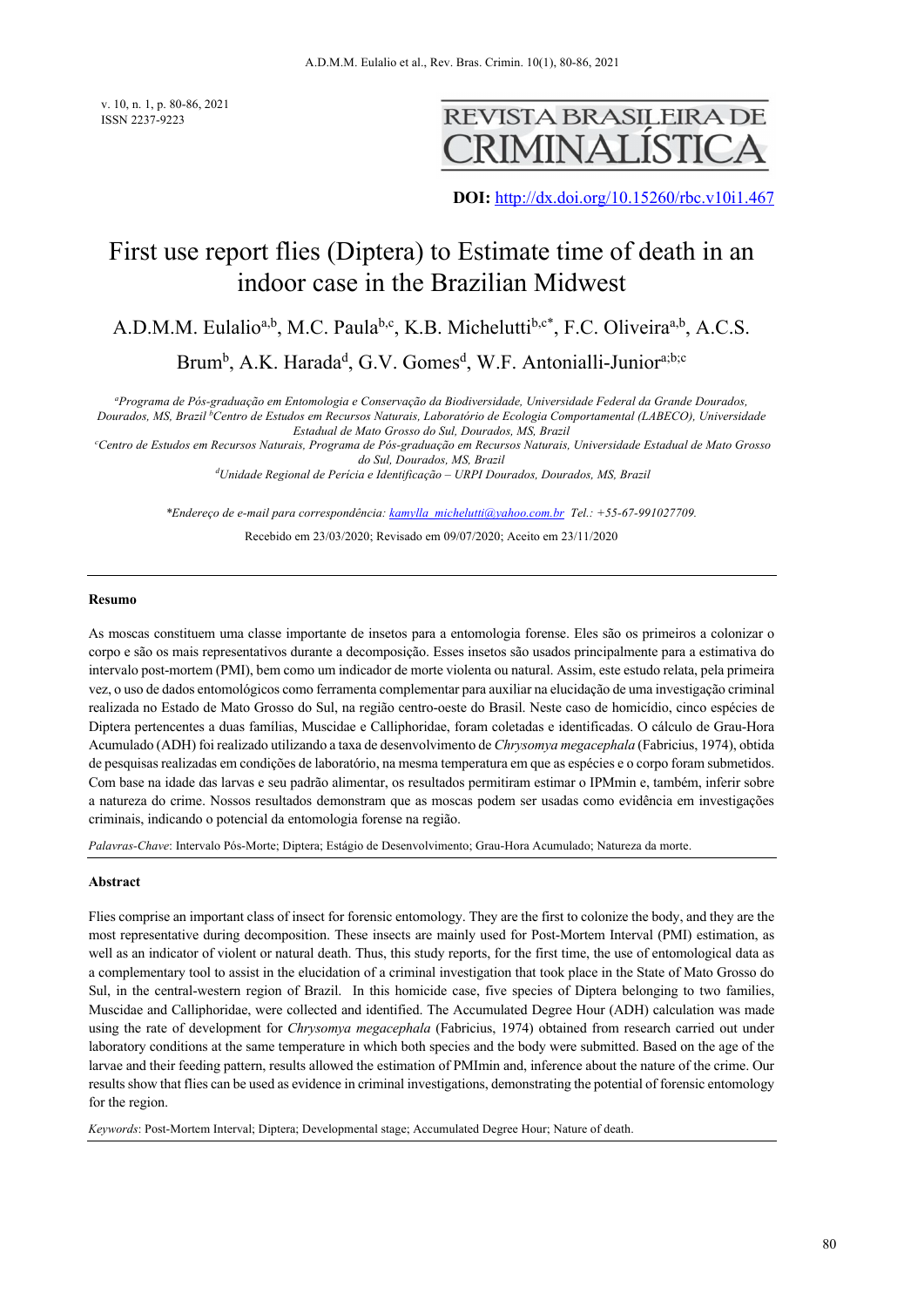# **1. INTRODUCTION**

The Calliphoridae, commonly known as blow flies, are considered the most important group for forensic entomology because they locate in the body soon after death and then perform oviposition [1]. This allows more accurate PMI estimate because usually Calliphorids are the first to arrive at the crime scene [2]. Flies of the family Muscidae are another group used as entomological evidence [3]. This group has a wide geographic distribution, is associated with humans in many different environments, and is considered the third family of Diptera in importance for forensic entomology [3].

For a more accurate PMI estimation, the duration of the development cycle of species found on the body is taken into account; therefore, correct identification of fly species is important because each species has a different rate of development [4-6]. It is also necessary to consider abiotic factors at the crime scene, such as temperature and humidity [4]. These factors can significantly affect the development time of fly species since high temperatures accelerate their life cycle, while lower temperatures delay it [7]. Moreover, in order to perform PMI estimation, it is necessary to collect the most advanced stages at the crime scene, i.e., those specimens that were first laid and therefore can provide the exposure time of the corpse [6].

Forensic entomology has also been used to infer the nature of a crime since flies exhibit preferences for certain oviposition sites [8]. Thus, it is common to find oviposition and larval masses in natural orifices, such as eyes, mouth, nose, anus and genitals [9]. On the other hand, when a corpse features wounds, these sites will also be favorable for oviposition and larval feeding mostly because of the blood and due to soft tissue exposure [10]. Thus, oviposition by dipterans will occur primarily in orifices or wounds on the corpse [4].

Access to the body by insects also plays an important role in decomposition and, consequently, in criminal investigations [11]. Fauna composition of carcasses exhibit differences between indoor and outdoor environments, whether by fly species richness/abundance and/or eggs laid [10, 12, 13]. Not only will fauna be different between these two sites, but also the microclimate, accessibility, and lifecycle, among other factors that should be considered when using entomological data in cases of bodies found indoors [11].

In Brazil, forensic entomology is not often used by criminais experts, even in cases where the information provided by insects could be important to resolving forensic questions [14]. Few real cases are published in Brazil using insects as a tool for investigations, especially due to the lack of trained professionals, making the field of forensic entomology unusual in criminal investigations [15]. The use of clues provided by insects can be very

useful in criminal investigations, however, especially in countries like Brazil, more studies on fauna of forensic importance in different regions are needed due to its large territory with different climatic and geographical conditions. [15]. A fact that makes the diversity of fauna associated with carcasses a rich source of forensic data.

Successful criminal investigations may well encourage the use of insect fauna [16]. In this sense, we herein demonstrate the importance of using forensic entomology as a complementary investigative tool in forensics by presenting the first case report performed in the State of Mato Grosso do Sul, Brazil, using data provided by flies of forensic interest to resolve important issues in a criminal investigation.

#### **2. METHODOLOGY**

Collections were performed by the Forensic Entomology Research Group of the Laboratório de Ecologia Comportamental (LABECO/UEMS). Temperature at the death scene was measured with a Multifunction Meter ITMP-600. We also obtained the mean temperature on September 3rd to 6th, using the data provided by Weather Station #86858, Instituto Nacional de Meteorologia (INMET), Dourados, MS, located at latitude 22º 11'38.11" S and longitude 54º 54'40.88" W. Larval mass temperature was measured by Infrared Thermometer MT-350PG.

Due to the abundance of larval mass, it was not possible to quantify larvae *in situ*; therefore, all body areas were photographed to be later categorized in order of abundance of larval mass, according to the methodology of [17] who proposed the following categories: up to 1000 larvae, 1000 to 3000, and > 3000. Inferior and superior members, as well as thorax and abdomen, were not categorized.

All developmental stages present in the body were collected with the aid of tweezers and entomological net, including egg masses, larvae from different instars and adults from different species of Diptera. Immature specimens were collected, separated by collection area on the body, and subsequently packed in 250 ml plastic containers, along with fresh ground beef, and transported to the Laboratório de Ecologia Comportamental (LABECO/UEMS). Adults collected at the site were placed in 30cm<sup>3</sup> cages. Around 50 larvae of each instar were fixed in 70% alcohol as vouchers, and the remainder was raised in an incubator under controlled temperature of 32°C with photoperiod of 12:12 (L:D). The specimens collected were identified using the identification key of [18].

To estimate the PMImin, the expected ADH values were calculated according to the formula described by [19]: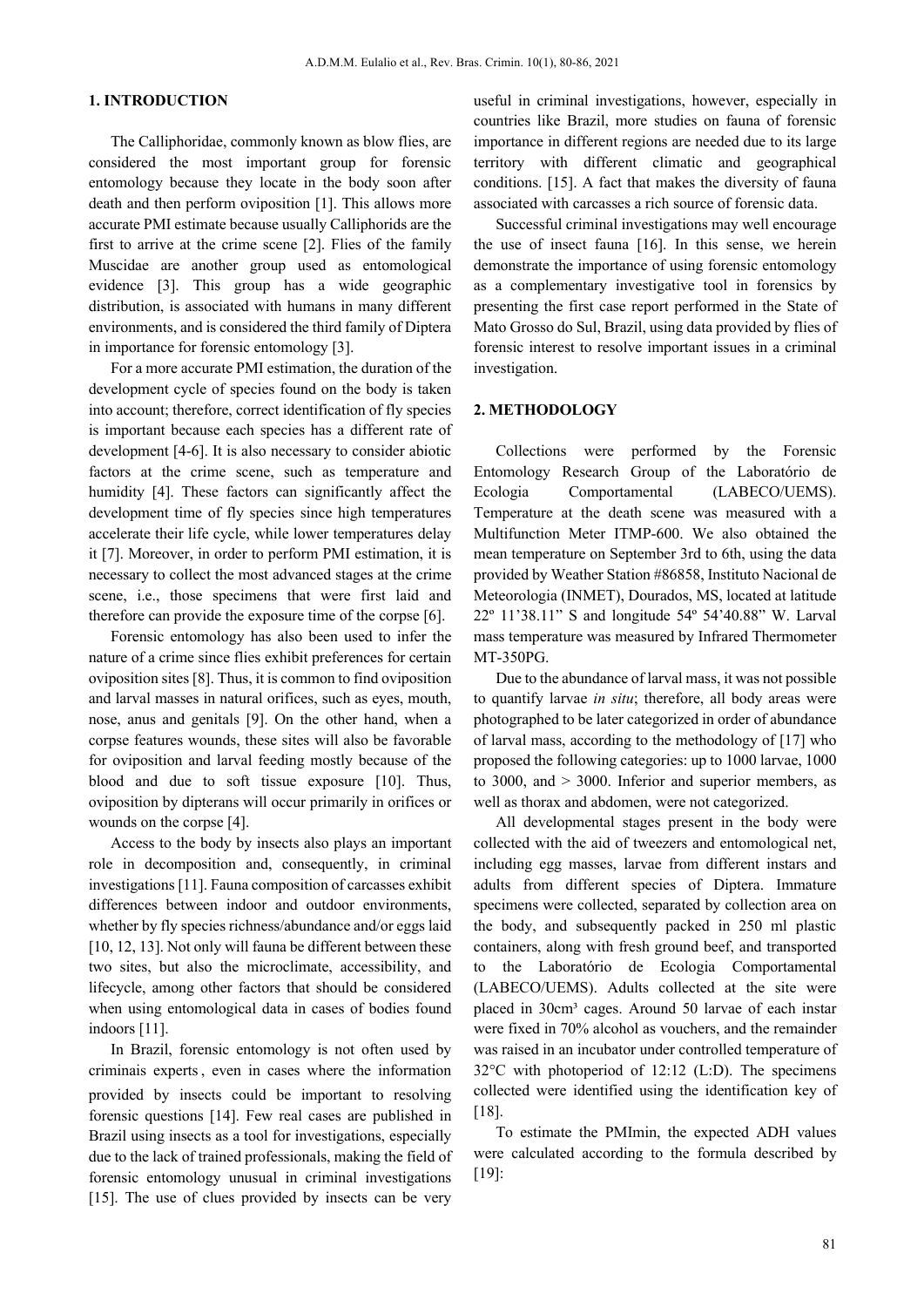# ADH expected = (Rearing temperature - temperature threshold) X Development time

For the calculation of the ADH, the following parameters are considered: the temperature under which the flies were reared; development time that the species took to reach the stage to be used; and the minimum temperature threshold, which is the minimum temperature required for the species development. According to [19], the minimum threshold for flies of forensic importance is 6°C for temperate regions and 10°C for tropical regions.

Next, we used the equation presented by [20] and performed the calculation of the ADH obtained by the time of daily development in hours and the mean temperature of this exposure period, as already performed by [20] and [21]. After that, the daily ADH is summed until the value equals the expected ADH.

PMImin was estimated using the larval instar at the most advanced stage, in this case, third instar larvae. To avoid miscalculations, the temperature used was based on larval developmental stage, as proposed by [19]. Thus, the temperatures used were those of the larval mass for the final instars (2nd and 3rd instar) and room temperature for the early stages (eggs and 1st larval instar).

We used larva of the species *Chrysomya megacephala* (Fabricius, 1974) for calculation, which was at the 3rd instar, based on the suggestion of [22] that post-feeding larvae and pupae should not be used to estimate the Accumulated Degree Day or Hour by linear model because the development time of these stages is highly temperaturedependent with more sensitivity to temperature variation than the early stages.

 The expected Accumulated Degree Hour was calculated as proposed by [6], using the species development data under 25°C presented by [23], obteining the value of 1503 (ADH). This value represents the time (hours) required for the species *C. megacephala* to develop under controlled temperature of 25°C. A retrospective calculation from the developmental stage of the species found in the body until the period of oviposition was conducted, as proposed by [19].

## **3. CASE REPORT**

On September 6, 2017, around 2:00 pm, in Dourados, Mato Grosso do Sul, Brazil (22º13'16''S; 54º48'20''W), the body of a 53-year-old man was found inside a residence in an advanced stage of decomposition. The corpse was found inside a brick residence with 4 rooms and approximately 45 m² of building area. The body was on the bedroom floor between the bed and the wardrobe, wearing a t-shirt, shorts, and flip-flop slippers.

In the living room, an open tilt and turn window was robably the only access to the body by insects. The corpse was in supine position, with open arms. A partially consumed cigarette was observed on the right hand between the forefinger and middle finger. Due to the stage of decomposition in which the body was found, it exhaled a strong odor, displayed body parts that had loss of rigor mortis, epidermal detachment, facial skin with darkened aspect caused after the death and gigantism.

A large amount of dipteran larvae was observed on the body and its surroundings. Larval masses were found in natural orifices of the body, such as eyes, mouth, nose, genital area and anus, as well as a significant larval mass in the neck. Larvae of different sizes and/or instars were observed, including some on the floor already moving away from the corpse, most likely in post-feeding phase looking for a place for pupation.

The temperature inside the residence at the time of arrival on site was 30 °C  $\pm$  1, and larval mass temperature was 32  $\degree$ C  $\pm$  1. Mean, maximum and minimum temperatures obtained from the meteorological station for August 28th to September 6th was  $25.8^{\circ}$ C ( $\pm$ 1.1), 26.6°C  $(\pm 5.0)$  and 25.0°C ( $\pm 4.9$ ). And the mean temeperatures for September days 3rd to 6th were  $26.3^{\circ}$ C ( $\pm$ 4.5),  $26.6^{\circ}$ C  $(\pm 4.9)$ , 24.8°C ( $\pm 4.5$ ) and 24.4°C ( $\pm 6.3$ ), respectively.

During body examination at the crime scene and by photographic comparisons, the body parts with greater abundance of larval masses were categorized in the following order according to the methodology of [17]: neck (>3000), head (eyes, nose, mouth) (1000 to 3000), genital area (up to 1000). No larvae in large numbers were feeding on other body parts, such as thorax, abdomen and limbs.

Five species were identified belonging to two families: *Chrysomya albiceps* (Wiedemann, 1819), *Chrysomya putoria* (Wiedemann, 1818), *Chrysomya megacephala* (Fabricius, 1974), *Lucilia eximia* (Wiedemann, 1819) (Calliphoridae) and *Musca domestica* (Linnaeus, 1758) (Muscidae). Among these, the collected larvae were in the following developmental stages: 1st instar (*C. albiceps*), 2nd instar (*M. domestica, C. putoria* and *C. albiceps*), 3rd instar (*C. megacephala*) and post-feeding (*L. eximia*).

ADH from August 6th to 5th was 1216 (Tab. 1). However, ADH remained at a minimal 287 ADH for *C. megacephala* to complete its cycle, making it necessary to divide this remaining value by the mean temperature of the following day, in this case 287 ADH  $/$  26.6°C ( $\pm$ 4.5) (mean temperature on 9/4/2017), thereby obtaining 10.8 h. Therefore, it was concluded that the first oviposition by flies of this species happened around 1:00 pm on September 4, 2017 (Fig. 1).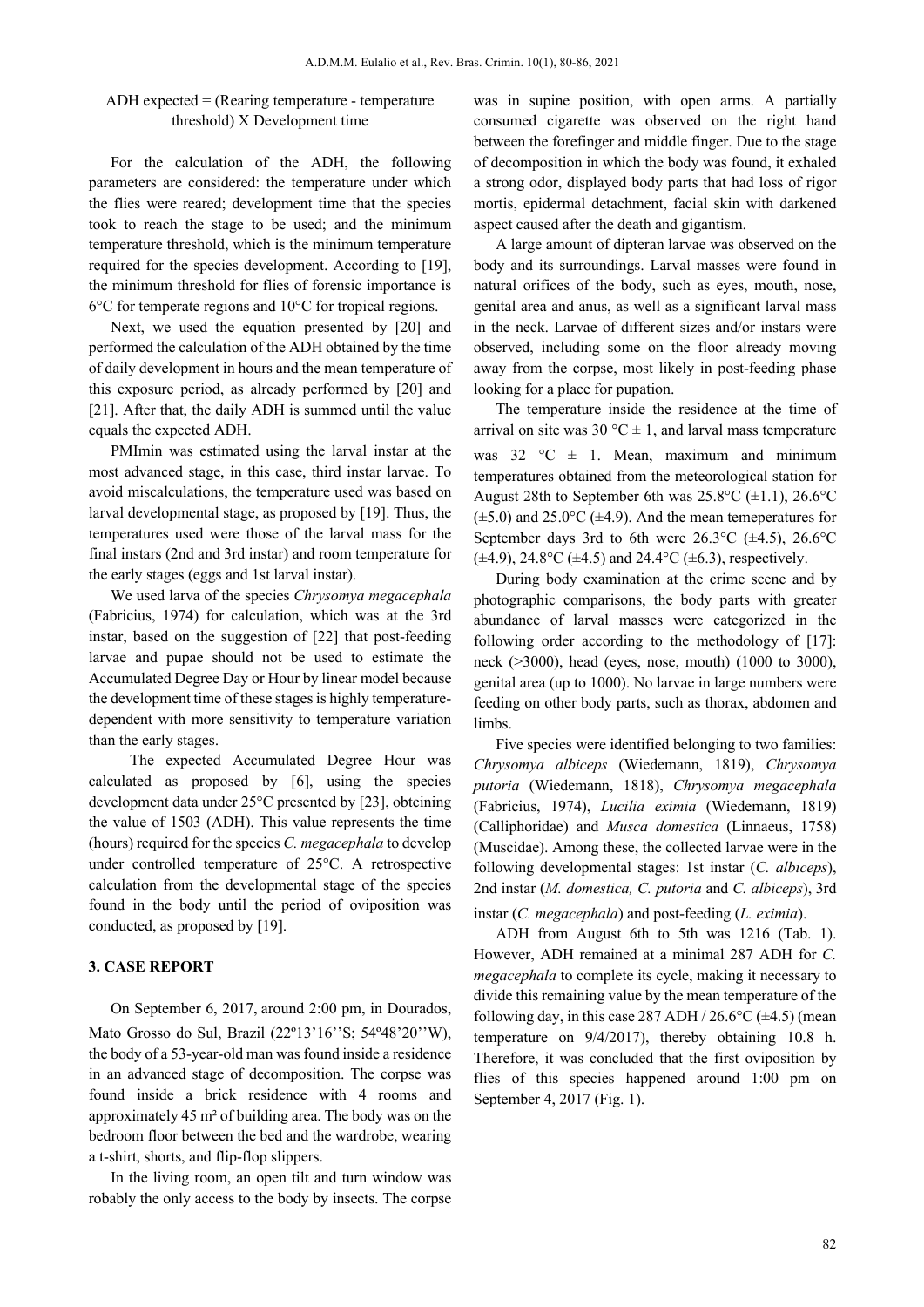

Figure 1. Timeline showing the events. Date of body discovery; Probable date of death based on minimum Post-Mortem Interval estimation.

**Table 1.** Calculation of Accumulated Degree Hour (ADH) of the case under study for the species *Chrysomya megacephala* during the developmental stages.

| Date             | Hours/Mean temperature           |     | ADH  |
|------------------|----------------------------------|-----|------|
|                  | of the days                      |     |      |
| 9/6/2017         | 14h x 32 °C $(\pm 1)$            | $=$ | 448  |
| 9/5/2017         | 24h x 32 $^{\circ}$ C ( $\pm$ 1) |     | 768  |
| <b>Total ADH</b> |                                  |     | 1216 |

# **4. DISCUSSION**

The use of insects in criminal investigations in Brazil is still uncommon; which this being the first case reported in the State of Mato Grosso do Sul. By entomological data in this study, we were able to estimate the PMImin and infer the probable cause of death. To the best of our knowledge, we present, for the first time, a case study of fly species of forensic interest collected in a human corpse in the centralwestern region of Brazil. Other experimental research performed in this same region demonstrates the potential use for forensic medical examiners, especially to determine post-mortem interval [24-26].

The 48.8 hours PMImin is congruent with reports of witnesses who saw the victim for the last time on September 3rd, i.e., 3 days before body discovery. However, it is worth mentioning that the body was found indoor, so even with the windows open this could have delayed colonization. On the other hand, [27] discusses the reliability of climate data, such as temperature, obtained from weather stations near the place of death to estimate the PMI. According to this author, the accuracy of these data can be questioned since they vary between microhabitats that are affected by many other factors. Thus, the ambient temperature would not accurately represent the

condition to which the larvae would be exposed on the body [4, 22]. Larval masses showed higher temperatures than those found at the crime scene since metabolism during feeding increases their temperature [28]. Therefore, had we used only the average temperature of the environment, the estimate of the PMImin would have been higher than the forensic expert data indicate. In addition, the oviposition would have occurred in the evening, which is not common for Calliporidae flies [29].

This estimate was based on data found regarding *C. megacephala* cycle in studies developed in China [23], as it is a more current and more detailed study on the development of this species, even though it is from a population that is not from Brazil. This demonstrates the need for basic studies on the biology of species of potential forensic importance, which would allow a more agile and accurate response in real cases.

In addition to *C. megacephala*, larvae from 4 other fly species were collected on the corpse, showing the richness of the diversity associated with decomposing corpses in the region, even though the body was inside a residence restricting their access. This factor may have affected the richness of species collected in this case, which could be higher. In cases where bodies are found indoors, the diversity of species colonizing the body are, generally, relatively sparse [13, 14]. It is noteworthy that the only access point to the body by insects was a window that was partially open. This is an especially important factor in indoor cases, as it can change the colonization pattern of the carrion entomofauna and decrease the occurrence of insects [11]. All the species found in this case are common in urban environments, and since the house where the case occurred was not close to forest fragments, we believe that this is probably the reason why insects of other orders were not found.

The entomological evidence found at the scene also helped to infer the cause of death. Investigations at crime scenes in the State of Mato Grosso do Sul are performed in two steps, similar to what happens in the State of São Paulo [30]. In the first step, an examination at the crime scene is performed by an expert in search of evidence, also known as perinecropsy. The second step occurs at the Instituto de Medicina Legal (IML) where the coroner performs the autopsy. In this case, the probable cause of death was inferred during the first step as injury by sharp object to the neck. It was possible to observe a large number of larvae in this body part. It was the first evidence, in this case, justifying that it was not a natural death. After that, the perinecropsy examination was made by a forensic expert, which confirmed the injury. The autopsy report performed by the coroner confirmed the cause of death due to a deep and incised lesion in the anterior region of the neck.

Immature flies feed on the soft tissues of the body because they are unable to feed on the more rigid tissues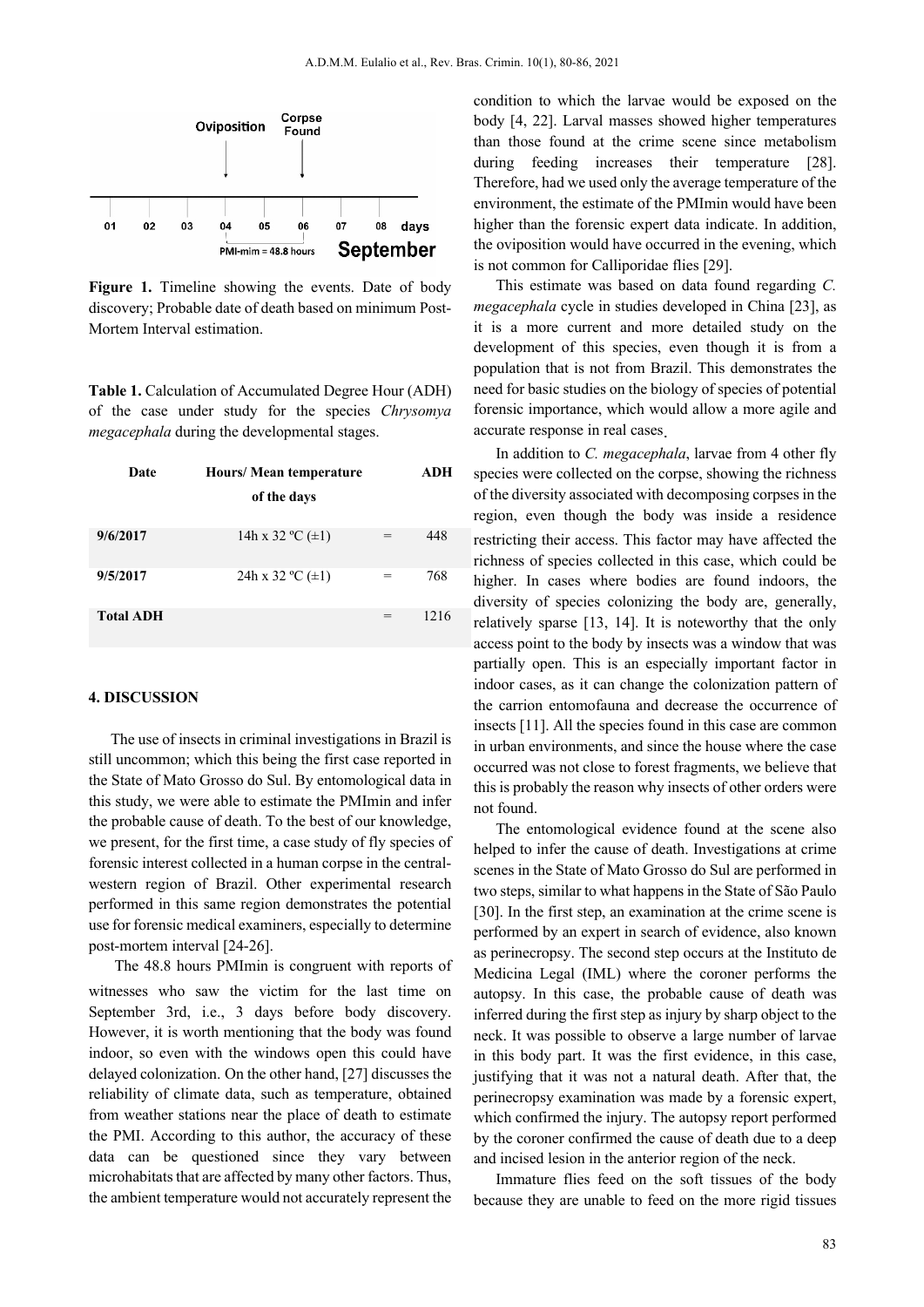since their oral apparatus is somewhat sclerotized [31, 32]. Thus, in the event of injury to the corpse, oviposition will occur near these regions [4]. Authors, such as [33], have already discussed the use of the feeding pattern of fly larvae in decaying cadavers to locate regions where injuries are present. Also, in the study case of Oliveira-[34], the authors pointed to the cause of death as being natural since entomological evidence was only found close to the natural orifices.

Therefore, using forensic entomology, it was possible to reach important conclusions regarding this case, including the probable time of death and the nature of the death. As demonstrated in other studies performed in Brazil, entomological evidence may assist in criminal investigations [14, 30, 35, 36]. However, the climatic differences of each region of the Brazilian territory make forensic entomology research necessary because of the great diversity of necrophagous insects found [14] in different regions of the country.

#### **5. CONCLUSION**

 This is the first case report in the state of Mato Grosso do Sul, with a partnership between the forensic expert and the University whose collaboration using entomological data based on the age of the larvae found in the body allowed the calculation of the PMImin, helping to clarify when the death of the victim happened. In addition, due to the feeding pattern of the larvae observed in the body, it was possible to infer that it was not a natural death. These results demonstrate the need to collect entomologic data from different geographical regions of a diverse country in terms of climatic conditions, since populations of the same species may present significant differences regarding the development time, which can significantly affect estimates [37]. Moreover, further studies on taxonomy and biology of species with forensic potential in Brazil are also needed to expedite the use of this data in criminal investigations.

### **ACKNOWLEDGMENTS**

The authors thank the Unidade Regional de Perícia e Identificação of Dourados, M.S. for the partnership in this study, sharing information, and authorizing the publication of this case. The authors also thank Dr. Patricia Thyssen (UNICAMP) for confirming the identity of the species mentioned in this study. We are also grateful to the Conselho Nacional de Desenvolvimento Científico e Tecnologico (CNPq), Coordenacão de Aperfeiçoamento de Pessoal de Nível Superior (CAPES), and the Fundação de Apoio ao Desenvolvimento do Ensino, Ciência e Tecnologia do Estado de Mato Grosso do Sul (Fundect). This research did not receive any specific grant from funding agencies in the public, commercial, or not-forprofit sectors.

# **REFERENCES**

[1] M.L. Goff; W.D. Lord. Entomotoxicology. A new area for forensic investigation. *Am. J. Forensic Med. Pathol. 15*(1): 51-57 (1994).

[2] L.M.L. Carvalho; A.X. Linhares. Seasonality of insect succession and pig carcass decomposition in a natural forest area in southeastern Brazil. *J. Forensic Sci. 46*(3): 604-608 (2001) doi: 10.1520/JFS15011J

[3] J.H. Byrd; J.L. Castner. Insects of forensic importance. Byrd y Castner (Eds.). Forensic Entomology: The Utility of Arthropods in Legal Investigations. 2nd edition. CRC Press, Boca Raton, FL, USA (2010).

[4] J. Amendt; R. Krettek; R. Zehner. Forensic entomology. *Naturwissenschaften 91*(2): 51-65 (2004) doi: 10.1007/s00114-003-0493-5

[5] K. Jordaens; G. Sonet; R. Richet; E. Dupont; Y. Braet; S. Desmyter. Identification of forensically important *Sarcophaga* species (Diptera: Sarcophagidae) using the mitochondrial COI gene. *Int. J. Legal Med. 127*(2): 491- 504 (2013) doi: 10.1007/s00414-012-0767-6.

[6] J. Oliveira-Costa. Entomologia Forense - Quando os insetos são vestígios. Campinas, Millennium; 257 (2013).

[7] C. Ames; B. Turner. Low temperature episodes in development of blowflies: implications for postmortem interval estimation. *Med. Vet. Entomol. 17*(2): 178-186 (2003) doi: 10.1046/j.1365-2915.2003.00421.x

[8] N. Haskell; E.P. Catts. Entomology and death: a procedural guide. Joyce's Print Shop. Clemson (1990).

[9] D. Charabidze; A. Depeme; C. Devigne; V. Hedouin. Do necrophagous blowflies (Diptera: Calliphoridae) lay their eggs in wounds? Experimental data and implications for forensic entomology. *Forensic Sci. Int. 253*: 71-75 (2015) doi: 10.1016/j.forsciint.2015.05.025

[10] K.G. Smith. A manual of forensic entomology. Oxford: University Printing House (1986).

[11] V. Bugelli; D. Forni; L.A. Bassi; M. Di Paolo; D. Marra; S. Lenzi; C. Toni; M. Giusiani; R. Domenici; M. Gherardi. S. Vanin. Forensic entomology and the estimation of the minimum time since death in indoor cases. *J. Forensic Sci. 60*(2): 525-531 (2015) doi: 10.1111/1556-4029.12647.21

[12] S. Reibe; B. Madea. How promptly do blowflies colonise fresh carcasses? A study comparing indoor with outdoor locations*. Forensic Sci. Int. 195*(1-3): 52-57 (2010) doi: 10.1016/j.forsciint.2009.11.009

[13] G.S. Anderson. Comparison of decomposition rates and faunal colonization of carrion in indoor and outdoor environments. *J. Forensic Sci. 56*(1): 136-142 (2011) doi: 10.1111/j.1556-4029.2010.01539.x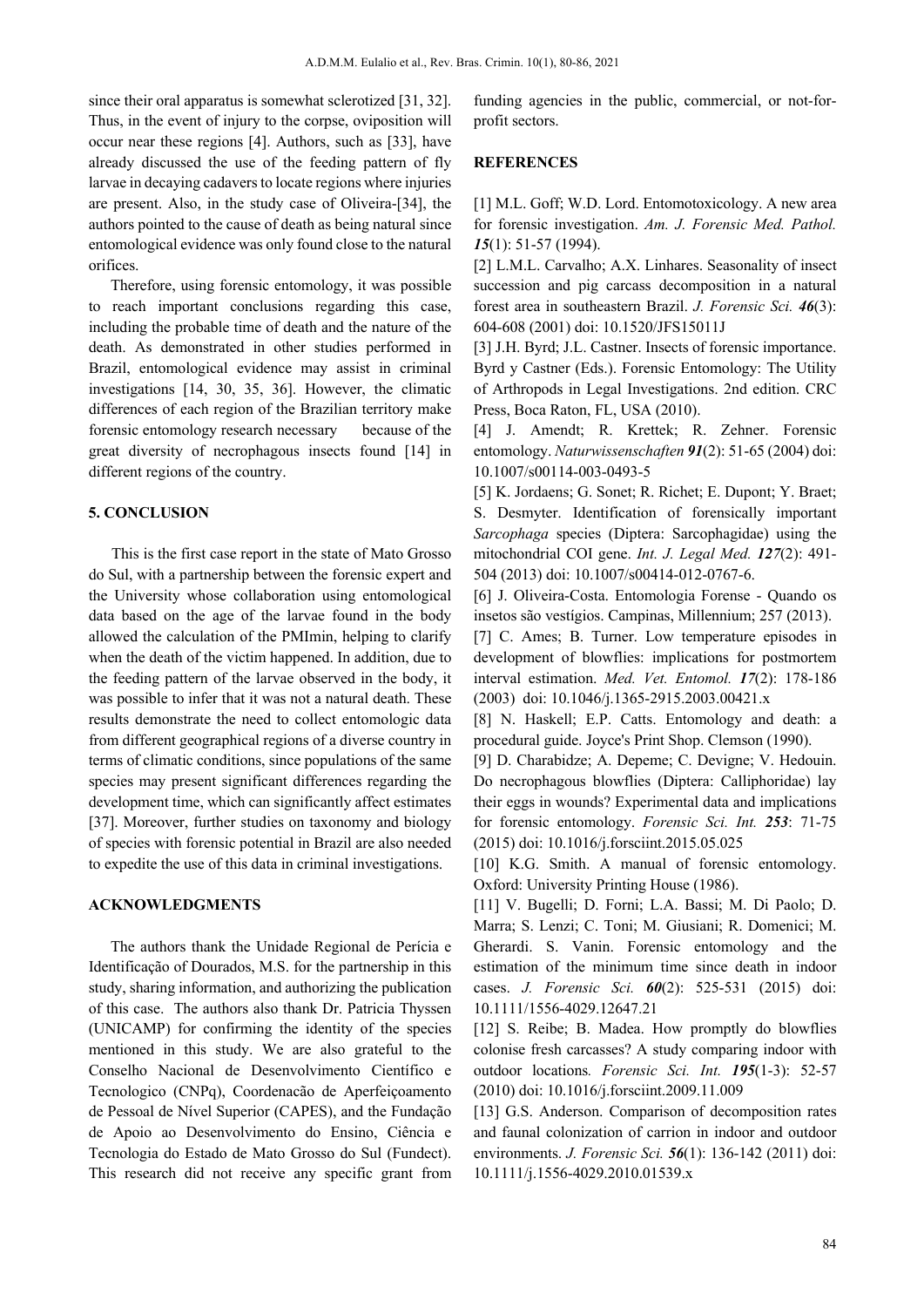[14] K.P. Vairo; R.C. Corrêa; M.C. Lecheta; M.F. Caneparo; K.M. Mise; D. Preti; C.J.B. Carvalho; L.M. Almeida; M.O. Moura Forensic use of a subtropical blowfly: the first case indicating minimum postmortem interval (mPMI) in southern Brazil and first record of *Sarconesia chlorogaster* from a human corpse. *J. Forensic Sci. 60*, 1-4 (2015) doi: 10.1111/1556-4029.12596

[15] J.R. Pujol-Luz; L.C. Arantes; R. Constantino. One hundred years of forensic entomology in Brazil (1908- 2008). *Rev. Bras. Entomol. 52*(4): 485-492 (2008a) doi: 10.1590/S0085-56262008000400001

[16] B. Greenberg. Forensic entomology: case studies. *Am. Entomol. 31*(4): 25-28 (1985) doi: 10.1093/besa/31.4.25

[17] S.D. Vasconcelos; T.F. Soares; D.L. Costa. Multiple colonization of a cadaver by insects in an indoor environment: first record of *Fannia trimaculata* (Diptera: Fanniidae) and *Peckia* (Peckia*) chrysostoma* (Sarcophagidae) as colonizers of a human corpse. *Int. J. Legal Med. 128*(1): 229-233 (2014) doi: 10.1007/s00414- 013-0936-2

[18] C.J.B.D. Carvalho; C.A.D. Mello-Patiu. Key to the adults of the most common forensic species of Diptera in South America. *Rev. Bras. Entomol. 52*(3): 390-406 (2008) doi: 10.1590/S0085-56262008000300012.

[19] L.G. Higley; N.H. Haskell Insect development and forensic entomology. In: J.H. Byrd; J.L. Castner (eds) Forensic entomology – the utility of arthropods in legal investigations. CRC Press, Boca Raton. pp. 287–302 (2001).

[20] M.L. Goff A Fly for the Prosecution: How Insects Evidence Helps Solve Crimes. Harvard University Press, Cambridge, 240p (2001).

[21] Y. Ramos-Pastrana; M. Wolff. Postmortem interval estimation based on *Chrysomya albiceps* (Diptera, Calliphoridae) in a forensic case in the Andean Amazon, Caquetá, Colombia. *Acta Amazon 47*(4): 369-374 (2017) doi: https://doi.org/10.1590/1809-4392201700392

[22] S. Reibe; P.V. Doetinchem; B. Madea. A new simulation-based model for calculating post-mortem intervals using developmental data for *Lucilia sericata* (Dipt.: Calliphoridae). *Parasitol. Res. 107*(1): 9-16 (2010) doi: 10.1007/s00436-010-1879-x

[23] Y. Zhang; Y. Wang; L. Yang; L. Tao; J. Wang. Development of *Chrysomya megacephala* at constant temperatures within its colony range in Yangtze River Delta region of China. *Forensic Sci. Res. 3*(1), 74-82 (2018) doi: 10.1080/20961790.2017.1403007

[24] H.L. Luiz; T.L. Taira; W.W. Koller. New records of Muscidae (Diptera) in Campo Grande, MS, Brazil. *Rev. Bras. Parasitol. Vet. 21*(4): 412-414 (2012).

[25] M.C. Paula; G.M. Morishita; C.H. Cavarson; C.R. Gonçalves; P.R. Tavares; A. Mendonça; Y.R. Súarez; W.F. Antonialli-Junior. Action of ants on vertebrate carcasses and blow flies (Calliphoridae). *J. Med. Entomol. 53*(6): 1283-1291 (2016) doi: 10.1093/jme/tjw119

[26] M.C. Paula; W.F. Antonialli-Junior; A. Mendonça; K.B. Michelutti; A.D.M.M. Eulalio; C.A.L. Cardoso; T.T. Lima; C.J. Von Zuben Chemotaxonomic profile and intraspecific variation in the blow fly of forensic interest *Chrysomya megacephala* (Diptera: Calliphoridae). *J. Med. Entomol. 54*(1): 14-23 (2017) doi: 10.1093/jme/tjw142

[27] E.P. Catts. Problems in estimating the postmortem interval in death investigations. *J. Agricult. Entomol. 9*(4): 245-255 (1992).

[28] J.D. Wells; L.R. LaMotte. Estimating maggot age from weight using inverse prediction. *J. Forensic Sci. 40*(4): 585-590 (1995).

[29] K.A. Williams; J.F. Wallman; B.D. Lessard; C.R. Kavazos; D.N. Mazungula; M.H. Villet. Nocturnal oviposition behavior of blowflies (Diptera: Calliphoridae) in the southern hemisphere (South Africa and Australia) and its forensic implications. *Forensic Sci. Med. Pathol*. **13**(2): 123-134 (2017) doi 10.1007/s12024-017-9861-x

[30] P.J. Thyssen; M.F. Aquino; N.C. Purgato; E. Martins; A.A. Costa; C.G. Lima; C.R. Dias. Implications of entomological evidence during the investigation of five cases of violent death in Southern Brazil. *J. Forensic Sci. Res 2*: 001-008 (2018) doi: 10.29328/journal.jfsr.1001013 [31] R.P. Hobson. Studies on the nutrition of blow-fly larvae: I. Structure and function of the alimentary tract. *J. Exp. Biol. 8*(2): 109-123 (1931).

[32] R.P. Hobson. Studies on the nutrition of blow-fly larvae. In: Hobson R.P., eds. The liquefaction of muscle. *J. Exp. Biol. 9*(4): 359-365 (1932).

[33] C.P. Campobasso; F. Introna. The forensic entomologist in the context of the forensic pathologist's role. *Forensic Sci. Int*, *120*(1-2): 132-139 (2001) doi: 10.1016/S0379-0738(01)00425-X

[34] J. Oliveira-Costa; M.M. Carneiro. Caso de estudo – Evidências entomológicas associadas à causa jurídica da morte e o intervalo *post mortem*. Porto Alegre: Resumos do Brasil Forense (2002).

[35] J.R. Pujol-Luz; H. Marques; A. Ururahy-Rodrigues; J.A. Rafael; F.H. Santana; L.C. Arantes; R. Constantino. A forensic entomology case from the Amazon rain forest of Brazil. *J. Forensic Sci. 51*(5): 1151-1153 (2006) doi: 10.1111/j.1556-4029.2006.00217.x

[36] J.R. Pujol-Luz; P.A.D.C. Francez; A. Ururahy-Rodrigues; R. Constantino. The Black Soldier‐fly, *Hermetia illucens* (Diptera, Stratiomyidae), Used to Estimate the Postmortem Interval in a Case in Amapá State, Brazil. *J. Forensic Sci. 53*(2): 476-478 (2008b) doi: 10.1111/j.1556-4029.2008.00659.x

[37] C.G. Owings; C. Spiegelman; A.M. Tarone; J.K. Tomberlin. Developmental variation among *Cochliomyia macellaria* Fabricius (Diptera: Calliphoridae) populations